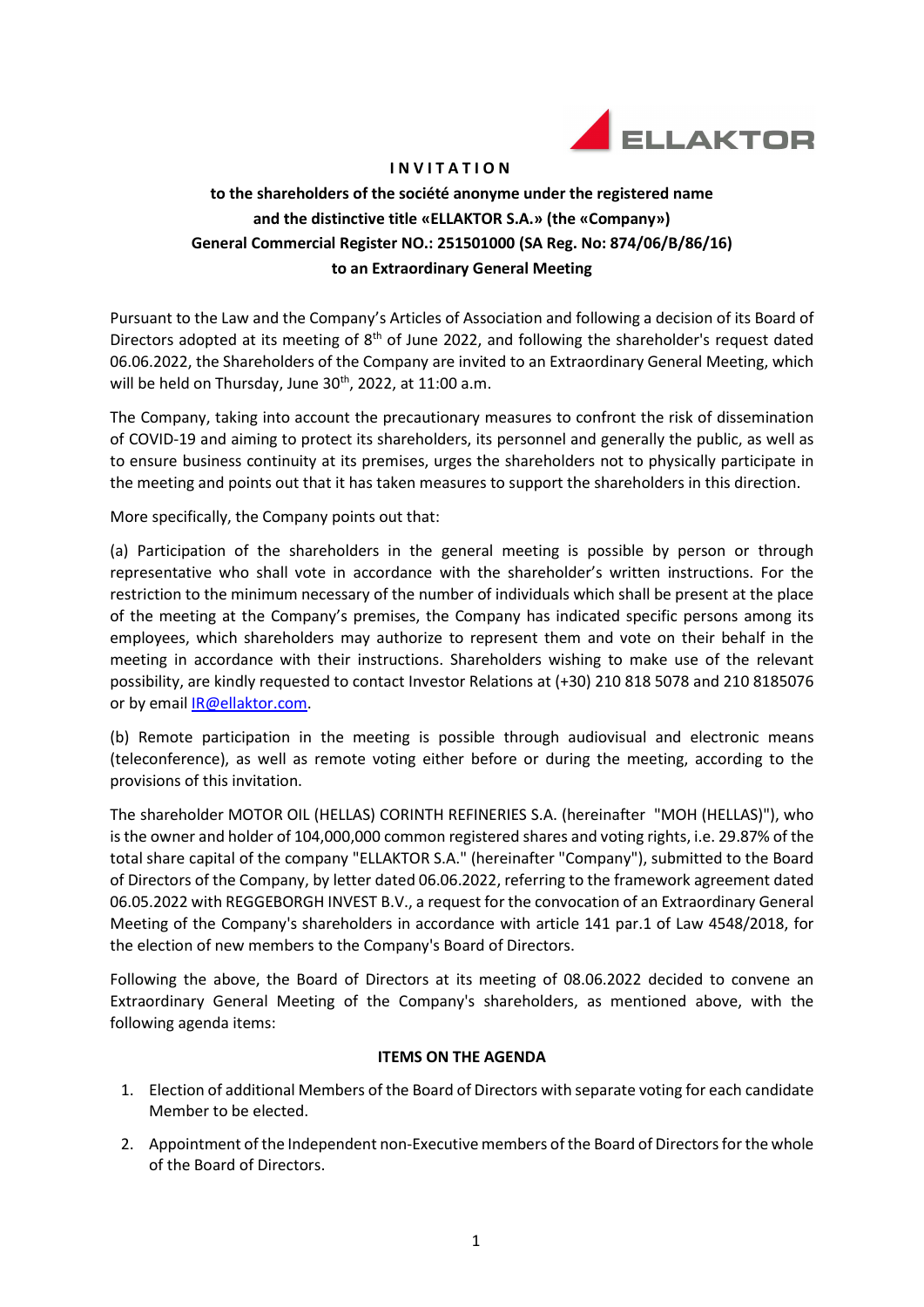3. Announcement of the appointment of a new member of the Audit Committee in replacement of the resigned member - Other announcements.

If the quorum required by Law and the Company's Articles of Association is not achieved and, as a result, decision-making on all or some of the items on the agenda becomes impossible, a potential Reiterative General Meeting shall be held on Monday, July 11<sup>th</sup>, 2022, at 11:00, in the same way. The agenda items which were not discussed in the first General Meeting shall be discussed in the Reiterative General Meeting; no invitation shall be required for the Resumed General Meeting, pursuant to par. 2 of Article 130 of Law 4548/2018.

In accordance with Articles 121, par. 4, 124 par. 6 and 128 of Law 4548/2018, as in force, the Company informs its shareholders about the following:

# Ι. RIGHT TO PARTICIPATE IN AND VOTE AT THE GENERAL MEETING

The Extraordinary General Meeting of June 30<sup>th</sup>, 2022 may be attended with voting rights by persons who appear as shareholders (holders of common, registered shares of the Company) in the Dematerialized Securities System ("DSS"), managed by the company "Hellenic Central Securities Depository Société Anonyme" ("ELKAT") as of the start of the 5th day prior to the date of the initial General Meeting ("Record Date"), i.e. June 25<sup>th</sup>, 2022. The above Record Date shall also apply in case of a Reiterative General Meeting.

The shareholder status as of the Record Date shall be certified online by ELKAT via direct connection of the Company to the DSS files. Therefore, for a shareholder to attend and vote at the General Meeting, he is not required to furnish a relevant written certificate issued by ELKAT.

The Company shall regard that only those listed as shareholders on the respective Record Date are entitled to participate in and vote at the General Meeting, or any person identified as such based on the relevant date through registered intermediaries or other intermediaries, in line with the legislative provisions (L. 4548/2018, L. 4569/2018, L. 4706/2020 and Regulation (ΕU) 2018/1212), as well as the Rulebook of the Hellenic Central Securities Depository (Government Gazette Β/1007/16.03.2021).

 Please note that attendance at the Extraordinary General Meeting no longer requires the blocking of shares or observance of any other similar procedure which would limit the shareholders' ability to sell and transfer shares in the period between the Record Date and the date of the General Meeting.

Each common share grants the right to one vote.

The Extraordinary General Meeting of June 30<sup>th</sup>, 2022, will be held :

(a) Participation of the shareholders in the general meeting is possible by person or through representative who shall vote in accordance with the shareholder's written instructions. For the restriction to the minimum necessary of the number of individuals which shall be present at the place of the meeting at the Company's premises, the Company has indicated specific persons among its employees, which shareholders may authorize to represent them and vote on their behalf in the meeting in accordance with their instructions. Shareholders wishing to make use οf the relevant possibility, are kindly requested to contact Investor Relations at (+30) 210 818 5078 and 210 8185076 or by email IR@ellaktor.com.

(b) Remote participation in the meeting is possible through audiovisual and electronic means (teleconference), as well as remote voting either before or during the meeting, according to the provisions of this invitation.

Shareholders (or their proxies) will remotely participate in the General Meeting via a real time teleconference and exercise their voting rights on the items of the Agenda, and submit their questions (see II (b)).

It is clarified that during the General Meeting, the election of the additional candidate members of the Board of Directors, will be set separately for each candidate member to be elected.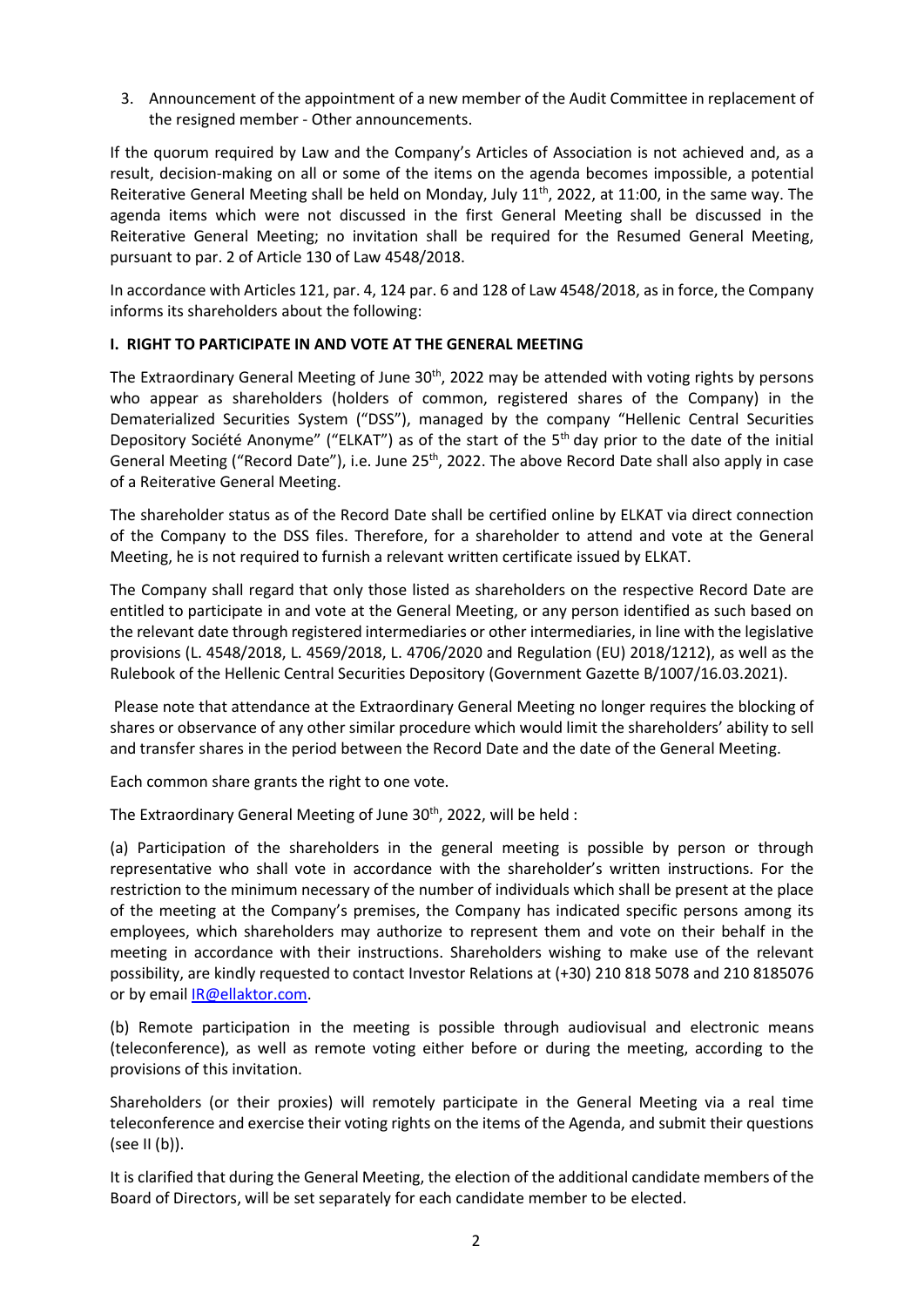#### ΙΙ. EXERCISING THE RIGHT TO ATTEND AND VOTE

# a) Voting by proxy

Shareholders may attend the Extraordinary General Meeting and vote either in person or via legally authorized representatives (proxies). Each Shareholder may appoint up to three (3) proxies. A proxy acting on behalf of more than one shareholders may cast a different vote for each shareholder. If a shareholder holds shares which appear in more than one securities account, such shareholder may appoint a different representative for the shares appearing in each securities account.

Representation forms for the appointment or revocation of a proxy (Representation - Authorisation /Proxy Form) are available on the Company's website (General Assemblies - Ellaktor/) or in printed format at the Company's Headquarters at 25, Ermou St., Kifissia (Shareholder Service Department). The filled in and signed representation forms must be submitted or sent by the shareholder by post to the Company's Headquarters at 25, Ermou St., Kifissia (Shareholders Service Department) or by fax to +30 210 8184909 or by email to the addresses amichou@ellaktor.com and gfotogianni@ellaktor.com, in any case at least forty-eight (48) hours before the date of the General Meeting, i.e. by 11:00 of June 28<sup>th</sup>, 2022. Any declaration of replacement or withdrawal of an designated proxy must be submitted or provided to the Company as per the above within the same deadline. After this deadline, voting via a legally authorized representative before the Extraordinary General Meeting will not be possible.

A shareholder may designate a proxy for one or more general meetings, for a definite period of time.

The proxy shall vote in accordance with the instructions of the shareholder, if any.

A shareholder's proxy must, prior to the commencement of the Extraordinary General Meeting, notify the Company of any specific event which the shareholders might find useful for assessing the risk that said proxy could serve interests other than those of the shareholder.

A conflict of interests might particularly arise if the representative is:

- i. a controlling shareholder of the Company or another legal person or entity subject to the control of such shareholder;
- ii. a member of the Board of Directors or of the management in general of the Company or of a shareholder exercising control over the Company or another legal person or entity which is controlled by a shareholder exercising control over the Company;
- iii. an employee or certified auditor of the Company or of a shareholder exercising control over the Company or another legal person or entity which is controlled by a shareholder exercising control over the Company;
- iv. the spouse of or first degree relative to any of the natural persons mentioned in points i to iii.

# b) Participating by teleconference

Shareholders, or their proxies, may participate and vote remotely in the Extraordinary General Meeting of June 30<sup>th</sup>, 2022, using audiovisual and electronic media. Those, who wish to make use of this option, are kindly requested to notify the Company of their intention, by completing the relevant application at General Assemblies - Ellaktor (Declaration of participation via teleconference) and by sending the form for the participation in the teleconference, completed and signed, by post to the Company's Headquarters, at 25, Ermou St., Kifissia (Shareholders Service Department) or by fax to +30 210 8184909 or by email to the addresses amichou@ellaktor.com and gfotogianni@ellaktor.com, in any case at least forty-eight (48) hours before the date of the General Meeting, i.e. by 11:00 of June 28<sup>th</sup>, 2022. The shareholders or their proxies are requested to verify the successful dispatch of the form and receipt thereof by the Company at +30 210 8185078 and +30 210 8185076.

In the context of the identification process for the verification of the information send by the shareholders or their proxies, via the participation statement, a valid email address and mobile phone number will be required, in addition to the necessary identification information (Full Name-I.D./Corporate Name, DSS number etc.) listed in the relevant form. For this purpose, shareholders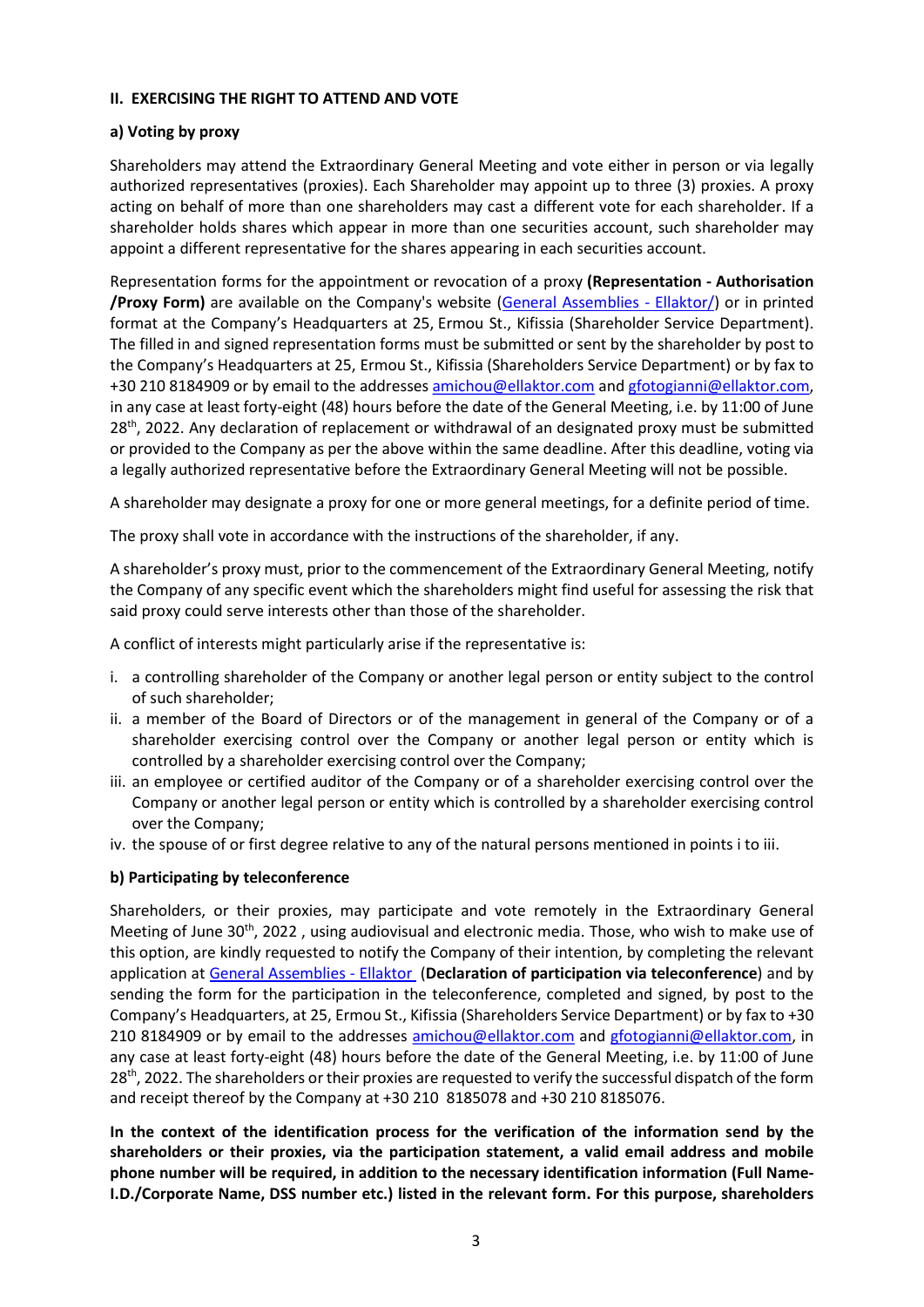are requested to contact without delay the Operator of their Account, where the shares of the Company are kept, or any other intermediary, that provides them with custody services for the shares of the Company, as the case may be, in order to notify them and update all above mentioned (or requested) information.

Upon confirmation of the shareholder status of each beneficiary, the shareholder or his proxy will receive confirmation of his participation and the relevant instructions for the monitoring and/or voting procedure during the Extraordinary General Meeting.

Shareholders, or their proxies, who will participate in the Extraordinary General Meeting through the teleconference are considered for the formation of the quorum and majority, and will be able to exercise their rights effectively during the Extraordinary General Meeting.

Shareholders or their proxies, who will participate in the teleconference of the Extraordinary General Meeting via Internet or by phone, will be able to submit their questions during the Extraordinary Meeting on the issues of the Agenda. In any case, for the optimal preparation and coordination of the General Meeting, shareholders are invited to send in advance and in writing their questions to Company's Shareholders Service Department, via e-mail to the addresses IR@ellaktor.com, amichou@ellaktor.com and gfotogianni@ellaktor.com or by fax to the number +30 210 8184909, at least forty-eight (48) hours before the date of the General Meeting, i.e. by 11:00 of June 28<sup>th</sup>, 2022.

#### ΙΙΙ. MINORITY RIGHTS

Pursuant to par. 4 of Article 121 of Law 4548/2018, the Company hereby informs its shareholders, among other things, that they also have the following rights provided for in paragraphs 2, 3, 4, 5, 6 and 7 of Article 141 of Law 4548/2018:

- i. At the request of one or more shareholders representing 1/20 of the paid-up share capital, the Board of Directors must add items to the agenda of an already convened Extraordinary General Meeting, provided that said request has been received by the Board of Directors at least fifteen (15) days before the Extraordinary General Meeting, i.e. by  $15<sup>th</sup>$  June 2022. The request to add items to the agenda must be accompanied by the reasons for the addition or by a draft resolution to be submitted to the Extraordinary General Meeting for approval. Any revised agenda shall be disclosed in the same manner as that used for the previous agenda thirteen (13) days before the date of the Extraordinary General Meeting, i.e. by 17<sup>th</sup> June 2022, and shall also be made available to shareholders on the Company's website, together with the reasons for the addition or the draft resolution submitted by the shareholders. If these issues are not published, the applicant shareholders are entitled to request the postponement of the Extraordinary General Meeting, pursuant to par. 5 of Article 141 of N.4548/2018 and publish them themselves, as specified in the second indent of Article 141 par. 2, at the expense of the company. The Board of Directors are not under obligation to add any items to the agenda or to disclose these items or make them publicly available together with the reasons for the addition and the draft resolutions submitted by the requesting shareholders if the contents thereof are apparently incompatible with the law or fair practices.
- ii. One or more shareholders representing 1/20 of the paid-up share capital may submit draft resolutions on items included in the initial or any revised agenda, together with a relevant application which must be submitted to the Board of Directors at least seven (7) days prior to the Extraordinary General Meeting, i.e. by 23<sup>rd</sup> June 2022. The draft decisions shall be made available to the shareholders, in accordance with the provisions of Article 123, par. 3 of Law 4548/2018, at least six (6) days before the Extraordinary General Meeting, i.e. by  $24<sup>th</sup>$  June 2022. The Board of Directors are not under obligation to disclose the draft resolutions submitted by the requesting shareholders if the contents thereof are apparently incompatible with the law or fair practices.
- iii. At the request of any shareholder, submitted to the Company at least five (5) clear days prior to the Extraordinary General Meeting, i.e. by 25<sup>th</sup> June 2022, the Board of Directors must provide the General Meeting with the specific information required in relation to the Company's affairs,